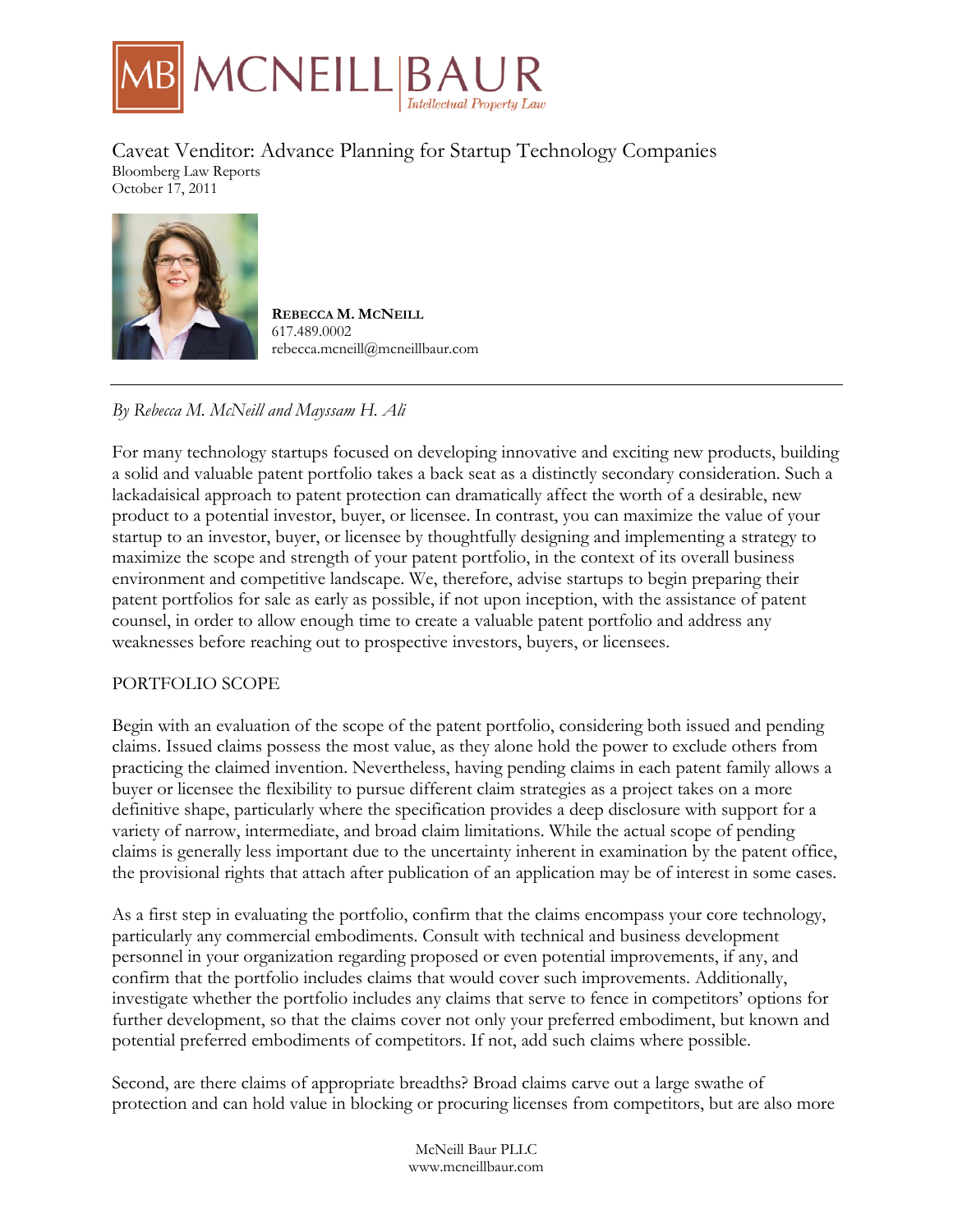vulnerable to invalidity attacks. Narrow claims, easier to defend, withstand more attacks, but only prevent direct copying and offer little protection against design-arounds. Patents having claims in a range of breadths, including a variety of intermediate-scope claims, attract the most interest from investors, buyers, and licensees. In the pharmaceutical arena, for example, a narrow claim to a commercial drug may be adequate to block a generic competitor, prior to the expiration of the exclusivity period, but may not offer any defense against another innovator company seeking to develop a better, related drug. And, while a very broad claim might fall to an invalidity attack, an intermediate claim to a subgenus of drugs with the inventive functional group that imparts activity on a somewhat generic structure, could survive a challenge while still covering a variety of designarounds.

Third, does the portfolio include all relevant statutory classes, i.e., processes (including methods of making and methods of using), machines, (articles of) manufacture, and compositions of matter? Although particular statutory classes will be more or less important for each technology, consider having at least a few claims in each relevant category. For pharmaceutical and biopharmaceutical technologies, startups should strive to have claims that can be listed in the FDA Orange Book. Listable claims include those directed to active ingredients, formulations, and methods of treatment.

If any gaps are uncovered by your review, obtain additional coverage with the assistance of patent counsel. For disclosed but unclaimed subject matter, such as claims of intermediate scope, add new claims to a pending application or in a new application claiming priority to a pending application. If the patent family has no pending applications, confer with counsel to determine whether you can pursue the identified claims in a reissue application, and whether the benefits of such claims merit the cost and risk of reissue. Prepare provisional applications directed to previously undisclosed subject matter, such as proposed improvements. Then, as the technology progresses, supplement the provisional application with further developments in the year before the filing of corresponding nonprovisional applications.

### PORTFOLIO STRENGTH

But, as a savvy target, do not rest on patent scope alone. Prospective investors, buyers, and licensees will also closely examine your portfolio to ensure that you could enforce it against potential infringers, and that your claims, when enforced, will withstand the inevitable invalidity defenses. Begin by confirming that the patents have not lapsed, i.e., that you have paid all maintenance fees, due three-and-a-half, seven-and-a-half, and eleven-and-a-half years after patent issuance. If you claimed small entity status, confirm that it was appropriate when claimed, and remains appropriate, or make any necessary corrections. If necessary, pay any additional fees due to the patent office.

Patents lose their blocking power if a court holds them unenforceable for failure to disclose material information to the patent office. Consequently, prospective investors, buyers, or licensees will want to investigate whether all relevant information in the possession of inventors and others substantively involved in prosecution was disclosed to the patent office during prosecution. Such information includes prior art, as well as inconsistent information, such as statements in internal files or to other patent offices or regulatory bodies. If you have pending applications, cite any previously undisclosed material art to the patent office. For issued patents, supplemental examination, enacted as part of the Leahy-Smith America Invents Act ("AIA"), will provide a mechanism to put certain previously undisclosed material art before the patent office and avoid unenforceability, as elaborated below.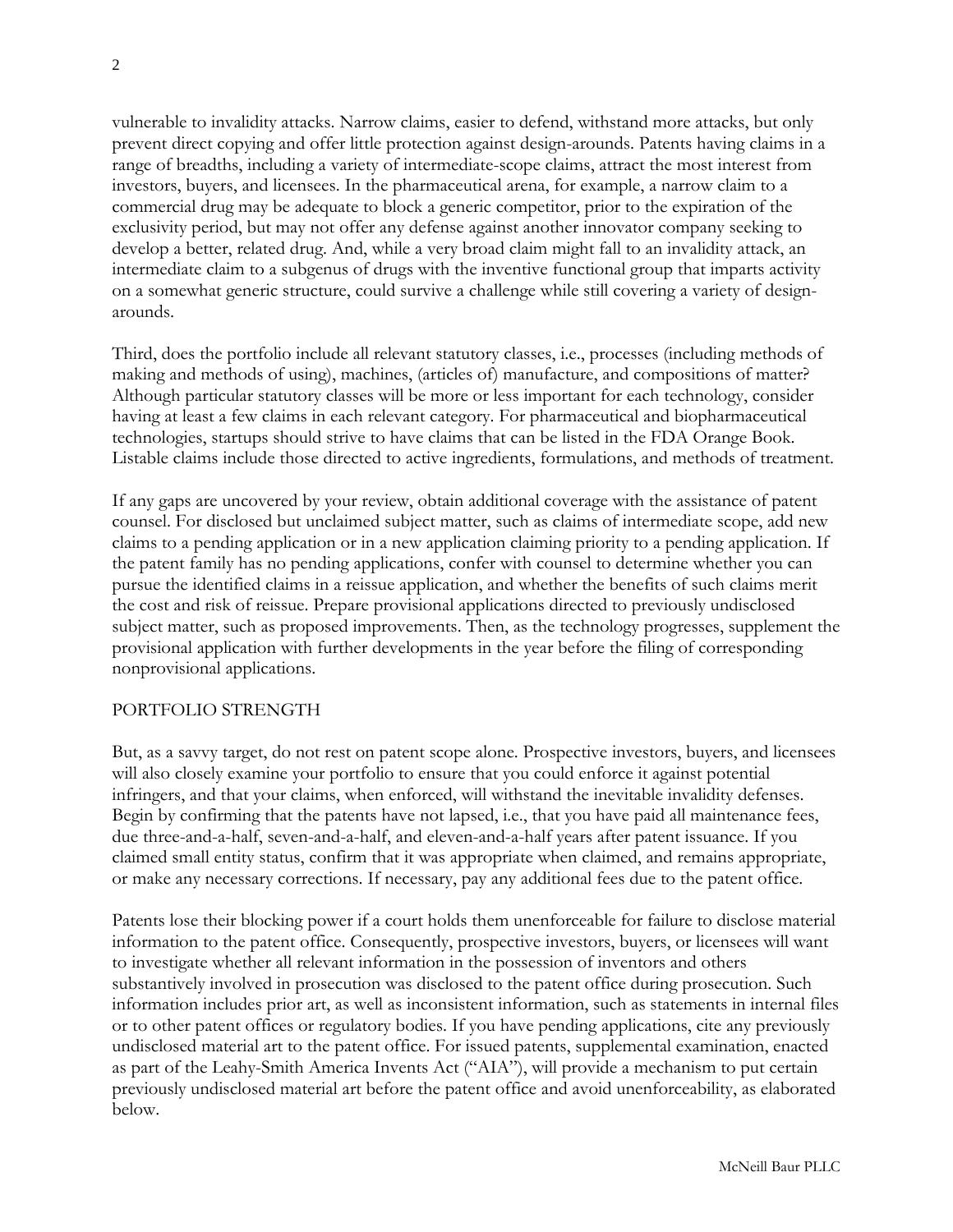Next, review issued and pending claims in light of the specification and file history of each application or patent to be sure that the claims satisfy the criteria of patentability under 35 U.S.C. §§ 101 and 112, including utility, enablement, and written description. The claims should also satisfy the best mode requirement, although with the passage of the AIA, failure to comply with the best mode requirement will no longer serve as a defense to patent infringement. While conducting this review, consider double-patenting issues. Take advantage of the opportunity to correct statutory doublepatenting by amending or cancelling any duplicative claims, and address nonstatutory obviousnesstype double patenting by filing a terminal disclaimer.

Then, confirm that your claims are novel and nonobvious, as required by 35 U.S.C.  $\%$  102 and 103. This will require a review of pertinent prior art, as defined based on the priority dates (take the time to verify that priority was correctly claimed) and on the applicable law of anticipation and obviousness. The AIA, implementing an absolute novelty standard, has made a number of changes affecting the definition of prior art that will take effect on March 16, 2013. Conduct a prior art search or, better yet, hire a specialized search firm to locate relevant art for your review. Then, address art and other issues affecting the validity and enforceability of patent applications and issued patents, as discussed further below.

## CORRECTIONS

After identifying any potential weaknesses in your pending applications or issued patents, and preferably before marketing your portfolio to potential investors, buyers, or licensees, take the necessary steps to address them. Ideally, make corrections during prosecution of a patent, when you can easily amend the claims of pending applications to correct errors and circumvent prior art. You should also correct errors in the specification if you can do so without introducing new matter. If that is not possible, identify the errors to the patent examiner. Identify all relevant art and submit it to the patent office for consideration.

Even after issuance, the patent system offers a number of options for addressing problems with issued patents. Those options have increased with the passage of the AIA. Address clerical, typographical, and other minor errors, particularly those in issued claims, by requesting a certificate of correction from the patent office. However, that mechanism cannot make any corrections that would constitute new matter or require reexamination.

Reissue provides a mechanism to correct errors in the specification, drawings, and claims, as well as inventorship that would render a patent "wholly or partly inoperative or invalid." Although claims may be broadened or narrowed during reissue, the patent office only permits broadening in the first two years after issuance of the patent, limited by the recapture doctrine, which prohibits the patentee from obtaining a claim to subject matter that was disclaimed during prosecution. Ex parte reexamination provides a mechanism for the patent office to examine an issued patent in light of submitted art that the patent owner states poses a substantial new question of patentability. If the patent office agrees that the art poses a substantial new question of patentability, it will reexamine the patent, and the patent owner will have the opportunity to make amendments to the claims required for patentability. Because reissue and reexamination can take years at the patent office, begin early, or confer with counsel regarding the advisability of such proceedings given a particular commercial timetable.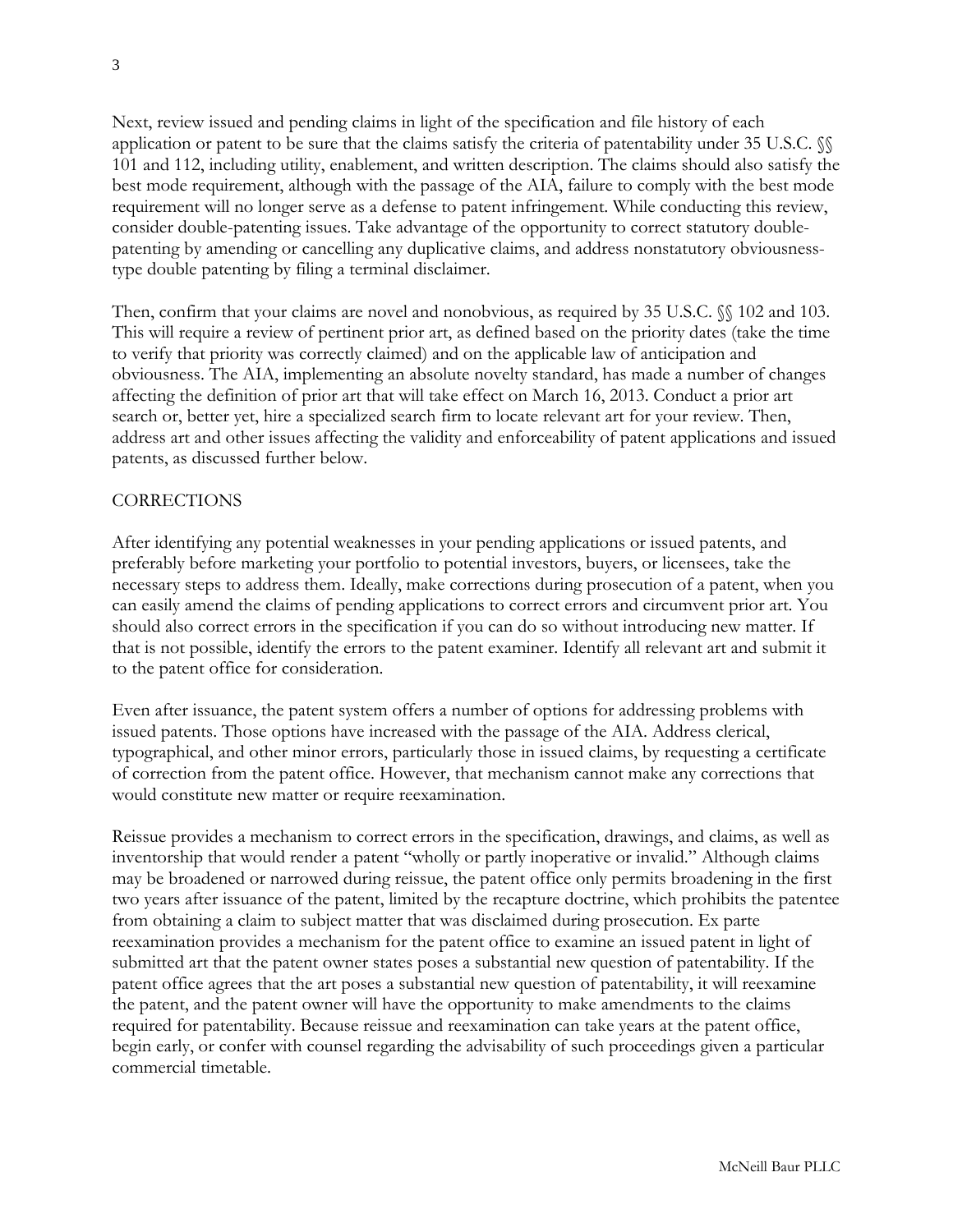Reissue and reexamination cannot correct inequitable conduct. In contrast, supplemental examination, which will take effect September 16, 2012 as part of the AIA, will provide an avenue to avoid inequitable conduct in many situations by presenting previously withheld art or other information to the patent office for consideration. The patent office will determine whether the art or other information raises a substantial new question of patentability, triggering reexamination. If the art or other information does not raise a substantial new question of patentability, the patent office will conclude the supplemental examination. The proceeding protects the patent owner from a charge of inequitable conduct, as long as the patent owner waits to bring suit until the supplemental examination has been concluded, and unless the art or information was first formally raised by a challenger. Although the patent owner should, if possible, conclude supplemental examination before marketing a portfolio, if a negotiating partner raises previously unconsidered art or information, the parties can incorporate suitable financial incentives into the financial structure of a license or sale, such as by building in milestone payments if certain art is not found to raise a substantial new question of patentability, or at the conclusion of a subsequent reexamination proceeding.

### OWNERSHIP AND THIRD PARTIES

You will also want to ensure that you have clear title to the portfolio you seek to market. Under United States patent law, ownership follows from inventorship, and each inventor owns an interest in the entire patent, which he or she can sell or license independently of the other owners. Consequently, the existence of a previously unidentified inventor without an obligation to assign to your organization can seriously undermine the value of your portfolio. You should therefore work with your patent counsel to confirm that you correctly determined inventorship, or to take appropriate steps to correct inventorship.

Next, confirm that you have assignments from all inventors, including any newly added inventors. Although recordation is not a legal requirement, it is advisable to record all assignments with the patent office so as to provide public notice of the portfolio's ownership. If there have been any changes in ownership, for example, if a portfolio was purchased from another company, or if there was a merger or other change in corporate structure, ensure that the parties have recorded relevant documents reflecting ownership. The public record should reflect a clear chain of title to your organization.

You should also investigate whether other parties, such as contractors or collaborators, could claim ownership, whether through inventorship or some contractual provision. If necessary, seek to obtain assignments or licenses from such parties. Finally, if there are any pending adverse third party proceedings regarding your portfolio, try to resolve them before marketing the portfolio, as the uncertainty and expense of such proceedings may depress its market value.

## INVESTIGATE THE COMPETITIVE LANDSCAPE

The other piece of information you will need to strengthen your portfolio is an understanding of the competitive landscape. The existence of blocking patents can dramatically impact the value of your product and portfolio. Conduct, or outsource, a freedom-to-operate search based upon your product and/or broadest claims to identify any blocking patents and, if any are found, investigate whether those patents are valid, enforceable, and infringed, with the assistance of patent counsel.